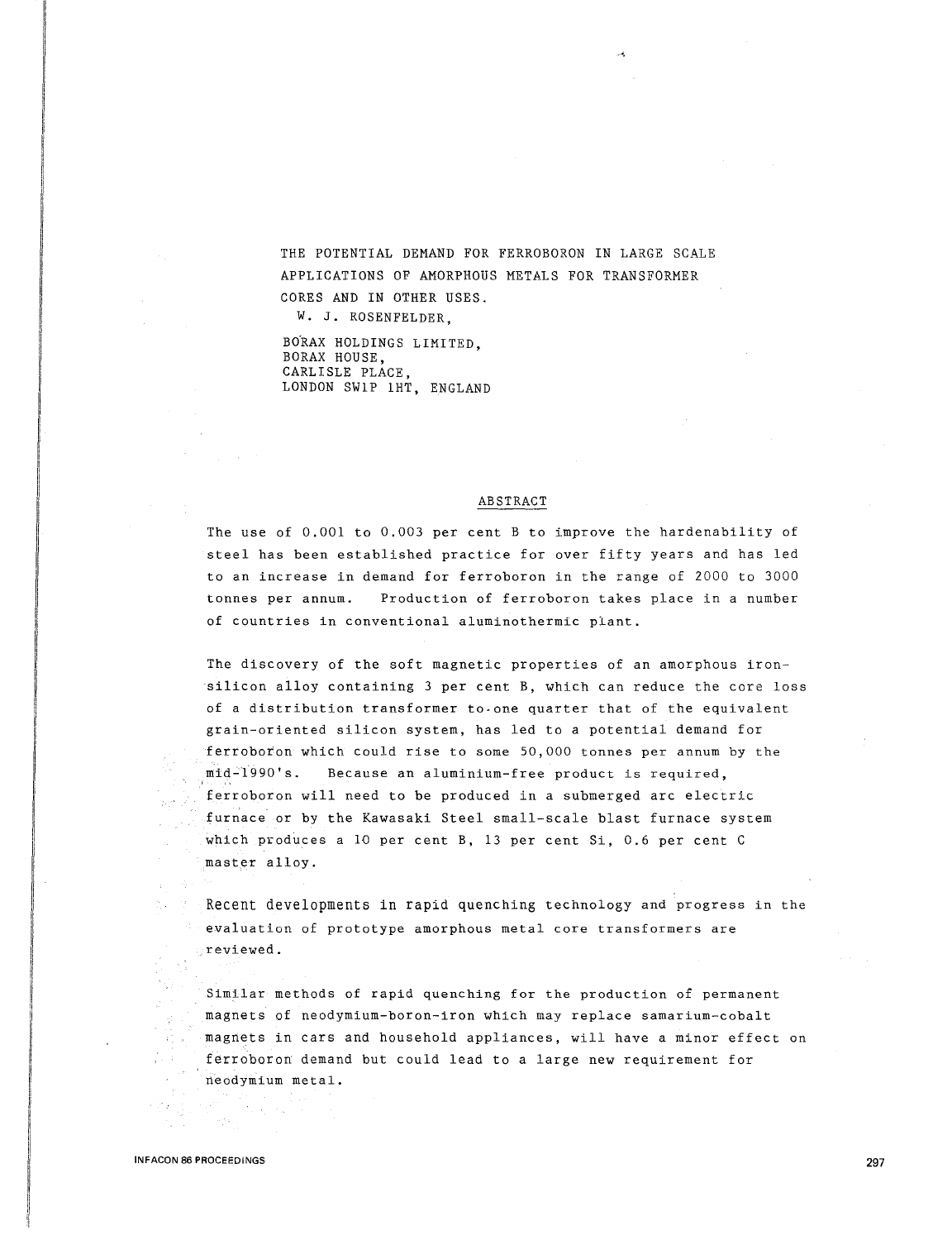## INTRODUCTION

The use of amorphous metal in transformer cores in place of grain-oriented silicon steel leads to a reduction of the no-load losses to one quarter. This would result in an energy saving of 15 billion kWh per annum in the U.S.A. alone. Progress in the commercial development specifically of 25 kVA pole transformers is gaining momentum particularly in the U.S.A. and in Japan. We forecast a possible annual demand of 150,000 t.p.a. Fe92 Si5 B3% (by weight) of amorphous metal strip for transformer cores. This would require some 30,000 t.p.a. ferroboron increasing gradually to 50,000 t.p.a. An aluminiumfree low carbon ferroboron is required. The need for a reduced price to make the amorphous metal competitive with grainoriented silicon steel in transformer core construction will put pressure on the ferroalloy industry to manufacture the ferroboron as economically as possible. The submerged arc electrothermal producers of ferroalloys with access to cheap electric power will be in the best position to offer ferroboron to the amorphous metal industry. Kawasaki Stee are developing a blast furnace technique as an alternative to electrothermal reduction.

Other fields of application for rapidly quenched technology such as magnetic heads for tape recorders, brazing alloys, antitheft devices and rare earth permanent magnets will not provide a significant demand for ferroboron.

#### AMORPHOUS METALS

Some twenty-five years ago, studies undertaken at the California Institute of Technology by Prof. P. Duwez (1) and by Miroshnichenko and Salli (2) in the U.S.S.R. showed that by ultra-rapid cooling of specific metallic alloys, an amorphous non-crystalline structure is formed.

This is illustrated in Fig. 1 where the patterned internal structure of normal silicon iron is compared with that of the rapidly quenched amorphous noncrystalline equivalent.

Amorphous Metals (A.M.) cooled to ambient temperature from 1000-1500°C at a rate of one million degrees centigrade per second, lose heat so quickly that their atoms do not have time to form a crystalline pattern.

Fig.l Regularly patterned internal structure of normal silicon-iron (top) .and amorphous non-crystalline siliconiron (bottom)

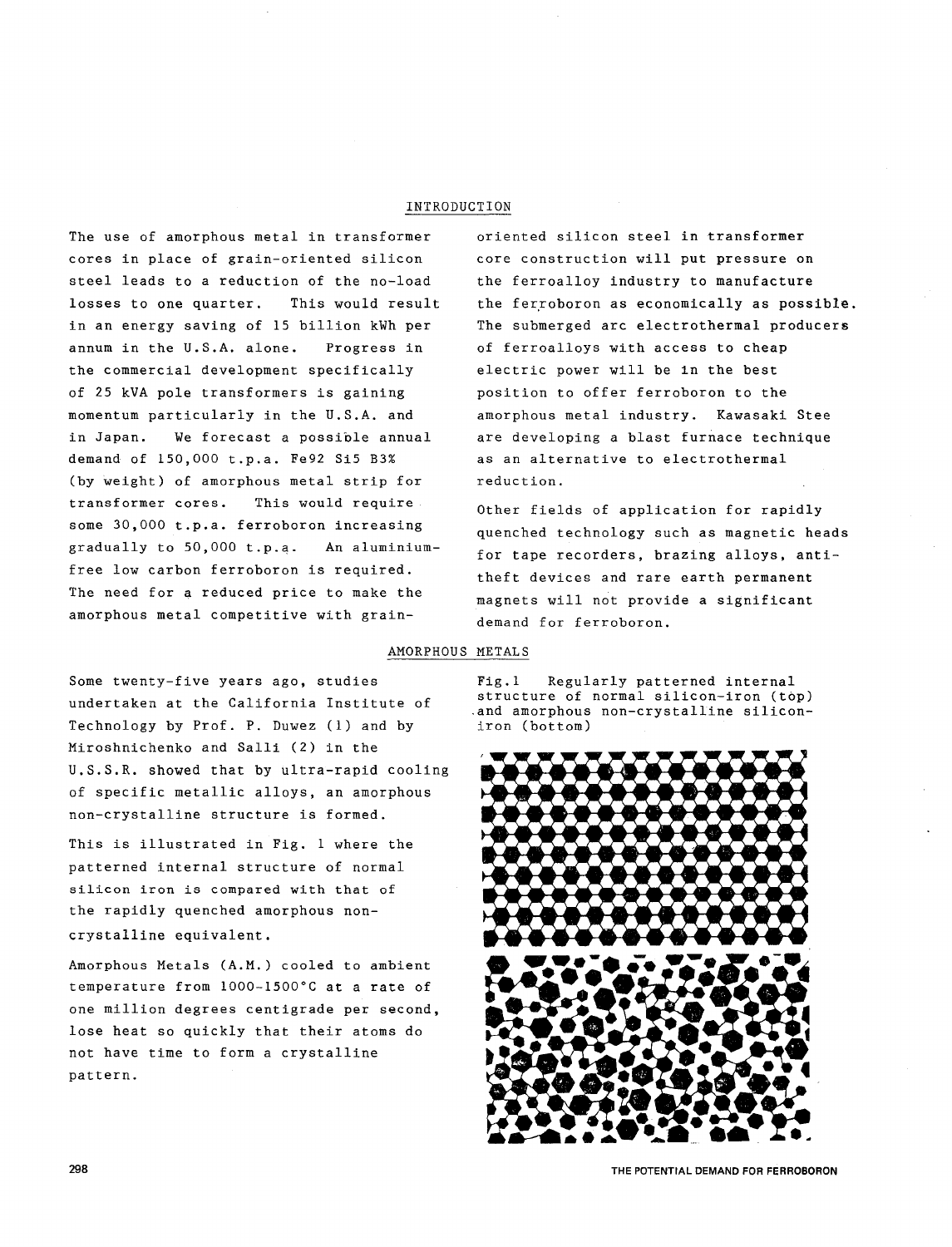By 1969, (3) the technique of producing long lengths of ribbon by planar flow casting was perfected. Fig.2 shows how an iron-boron-silicon alloy is melted in a furnace and fed to a crucible usually made of quartz or silicon nitride and then cast onto a water cooled drum which is rotating at a speed of 60 miles per hour. Copper or beryllium copper are most commonly used for the rotating wheel. The strip can be cast up to 17 cm. wide and 0.03 mm. thick. It is wound onto a reel ready for shipment.

Before considering the .use of amorphous metal in transformer cores, we can compare the manufacturing technology required to produce grain-oriented silicon steel by casting, re-heating, hot and cold rolling etc. with the single stage planar flow casting which goes straight to the thin A.M. ribbon. Table 1 sets out these two processes

# Table 1

#### Transformer

#### Core Material Manufacturing Processes

| Regular Grain Oriented |                 |
|------------------------|-----------------|
| Silicon Iron           | Amorphous Metal |
| MELT                   | MELT            |
| Cast                   | Cast            |
| Reheat                 |                 |
| Hot Roll               |                 |
| Pickling               |                 |
| Cold Roll              |                 |
| Anneal                 |                 |
| Cold Roll              |                 |
| Decarb                 |                 |
| COAT                   | COAT            |
| Hi-Temp Anneal         | Magnetic Anneal |
| Insulate               |                 |
| Test                   | Test            |

One problem is that grain-oriented silicon steel is normally rolled down to a thickness of 0.3mm. whereas for rapid quenching a thickness of the ribbon is usually 0.03 mm. to achieve an amorphous structure. This rather brittle thin ribbon requires special techniques for handling. It can be used as such for the production of core wound transformers.

Fig 2. Casting amorphous metal strip



Many thousands of compositions have been studied. The most important, from an industrial point of view, is the 92%Fe 5%Si 3%B (by weight) alloy which has superb magnetic properties making it an ideal material for the core of transformers. There is no doubt it will eventually replace most of the 3% silicon grain-oriented steel now in use.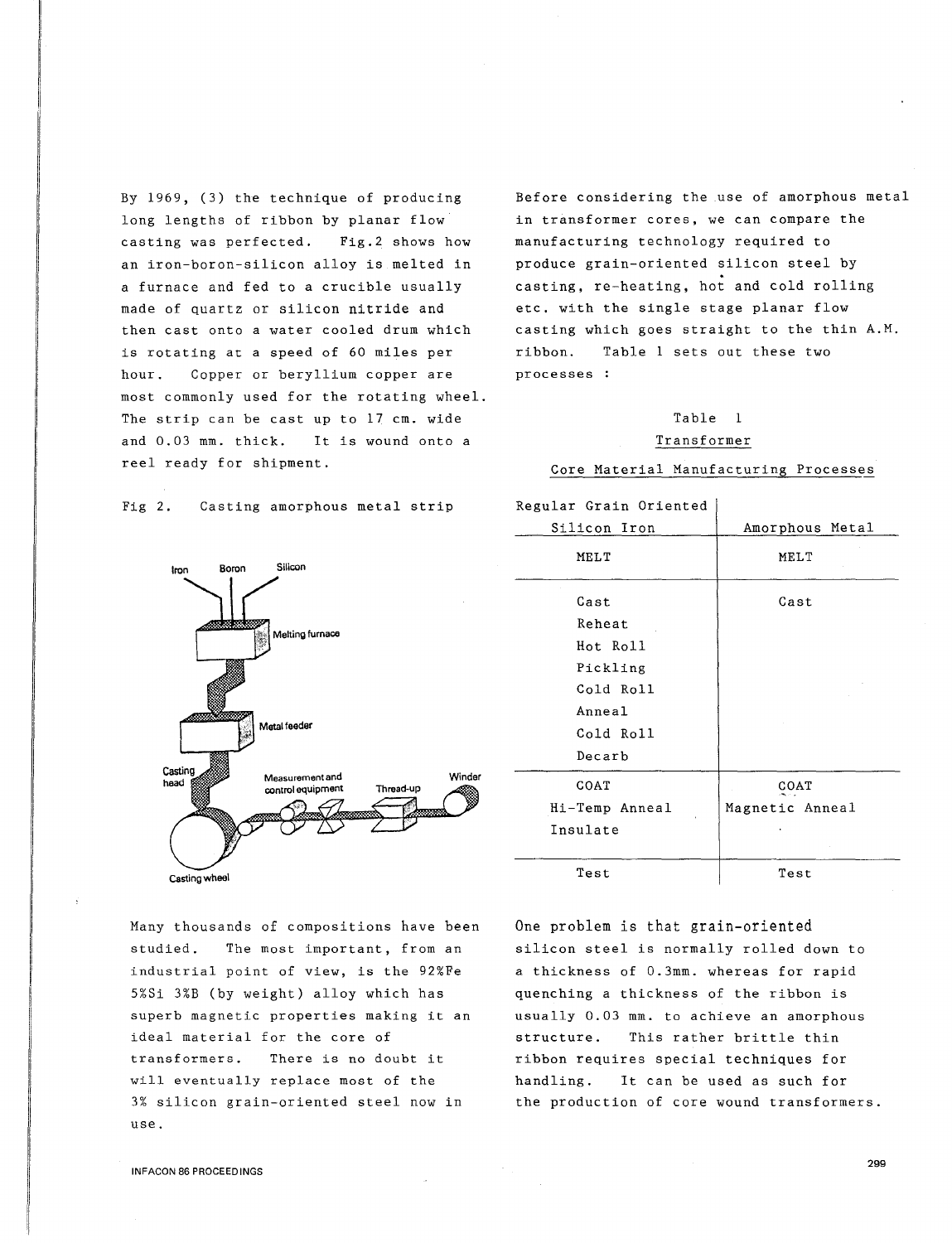However, the Allied Corporation, the leading company in the field who have manufactured amorphous metal strip at Parsippany, New Jersey since 1981 (4), has now perfected a process of applying pressure and temperature to as many as 8 layers of amorphous metal ribbon to produce an 0.24 mm. thick strip (5).

This POWERCORE has a pack factor of 90% getting close to the 96% achieved with grain-oriented silicon steel. This is a great improvement on the 80% for A.M. thin ribbon. The way is thus open to using POWERCORE in stack transformers so that entry into the larger power transformer application is facilitated.

### THE USE OF A.M. IN THE TRANSFORMER INDUSTRY

The fine electrical industry has found a series of uses for A.M. in such applications as magnetic heads for tape recorders, ground fault interrupter switches, anti-theft devices. None of these require substantial quantities of raw materials.

We should like therefore to concentrate on progress in the use of A.M. in the transformer field which could have a profound effect on the ferro-alloy industry specifically the medium scale production of ferroboron.

## U.S.A.

In 1978, after three years of detailed study, the U.S. Electric Power Research Institute (E.P.R.I.) began the award of the following contracts :

## (1) Allied Corporation, METGLAS Products, Parsippany, New Jersey.

A five year programme was sponsored at a cost of \$8 million to develop an economic process for the manufacture of amorphous metal strip (the Allied trademark for which is METGLAS).

The target price for large quantities at that time was \$3.30 per kg. but now this has been reduced to \$2.20 per kg. for Fe92 SiS B3% A.M. to be competitive with grain-oriented 3% silicon steel.

Allied's \$10 million plant at Parsippany, N.J., has a potential capacity of 10,000 t.p.a. and might be able to approach the target price level when it can be operated at a level approaching full output.

### (2) Westinghouse Electric Corporation, Sharon, Pennsylvania.

The grant of \$1.2 million was awarded for Westinghouse to design, build and evaluate stack laminated power transformer cores.

Harry R. Sheppard, with Edward T. Norton of E.P.R.I., reported their results at the Fifth International Conference on Rapidly Quenched Materials at Wurzburg Sept. 7th 1984 (6).

They evaluated the total owning cost of amorphous metal for a power transformer core with that of grain-oriented silicon steel. By total owning cost they included the purchase price of the transformer together with the present worth of the cost of losses incurred by the transformer throughout its life.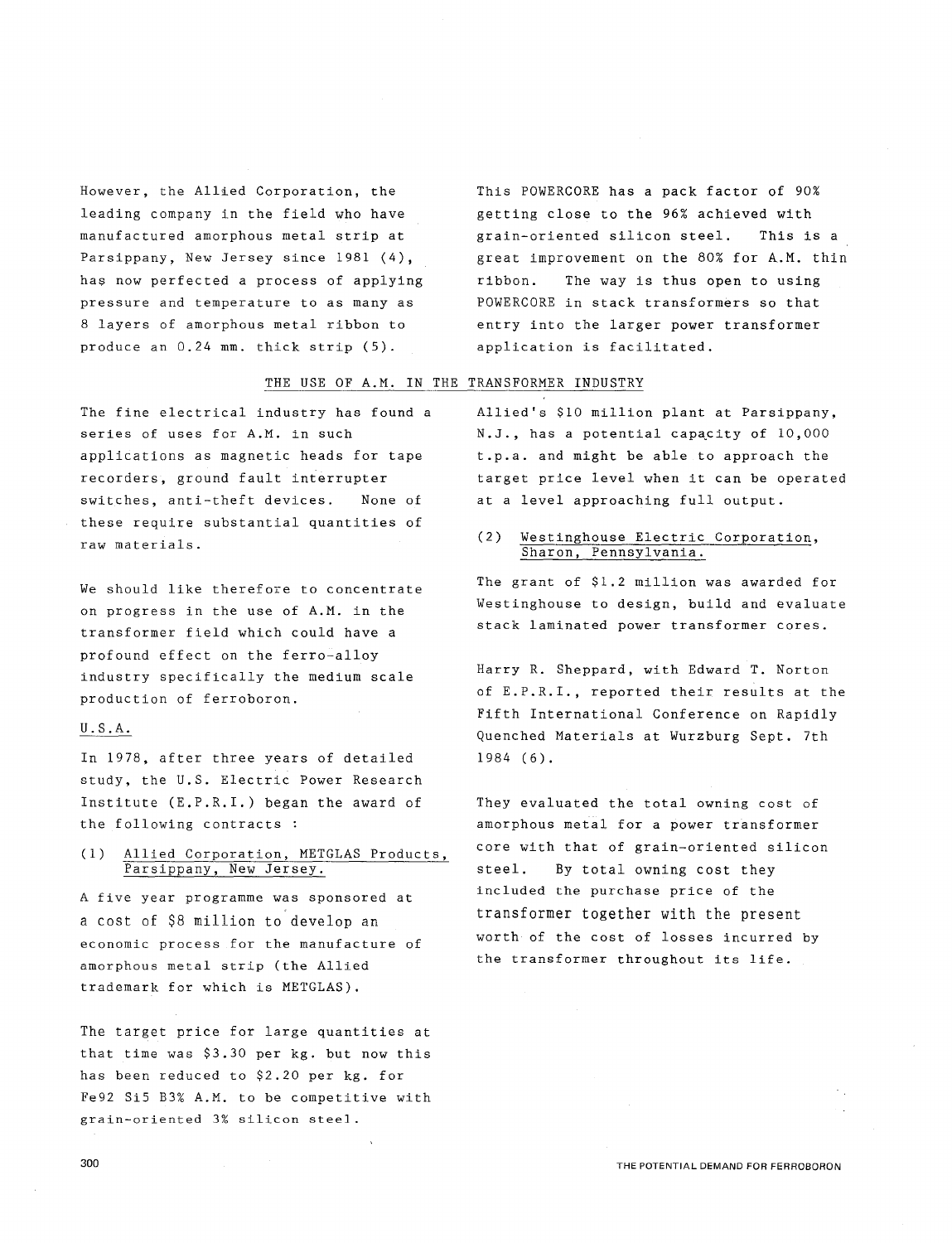In addition, Westinghouse have also worked on distribution transformers. They announced the shipment of the first 200 amorphous core overhead 25kVA distribution transformers to San Diego Gas and Electric Co. at the end of 1985. These are showing a no load loss of only 20 watts. Westinghouse have commitments from U.S. utilities for over 1000 amorphous units to be delivered during 1986.

#### (3) General Electric Corporation Corporate Research, Schnectady, N.Y. and Distribution Transformer Dept. Hickory, N.C.

In 1978-1981, G.E. built up experience first in producing small  $\frac{1}{2}$  and 1 kVA transformers followed by three 25 kVA units. One of these was installed by the Duke Power Company as early as April 13, 1982 and core losses and performance have been checked periodically.

In January 1983, G.E., under a \$5 million E.P.R.I. contract, began the construction of 25 pre-prototype 25 kVA A.M. transformers for field evaluation. These were installed in 25 different utilities through the U.S.A. and tests at six monthly intervals have shown excellent performance.

Under the E.P.R.I. contract, a further 1000 25 kVA A.M. transformers were constructed in late 1985 and these are now in operation.

An indication of the core loss improvement is given in the following Table 2 :

# Table 2 Performance of Amorphous Metal and Silicon Steel Transformers 25kVA 7200/12470Y - 120/240

|                                     | Amorphous<br>Metal  | Silicon<br>Steel (HE) |
|-------------------------------------|---------------------|-----------------------|
| Core Loss                           | 28 W                | 86 W                  |
| Exciting Current                    | 0.3%                | 0.9%                  |
| Audio Noise                         | 38 db               | 48 db(Limit)          |
| TIF 100%/110%                       | 3/14                | $22/66$ (Limit)       |
| Short Circuit                       | Passed<br>(Fu1133X) | Passed<br>(40X)       |
| $In-Rush$<br>Magnetizing<br>Current |                     |                       |
| $0.01 \text{ Sec}/0.1 \text{ Sec.}$ | 17/8                | 25/12                 |
| Impulse LV & HV Passed              |                     | Passed                |

The Unit passed all industry Standard Tests without any change in Core Performance

#### JAPAN

As in the U.S.A. and in Canada, Japan is a country where the small single phase pole transformer located outside the home is in common use.

The Osaka Transformer Co. began their studies on amorphous metal in 1979 and have by now gained experience in producing 10 kVA, 20 kVA and 30 kVA transformers. In Y. Yamamoto's paper at Wurzburg (6, p.1629) he compares the no-load loss of METGLAS SC which contains some 0.5% carbon with the METGLAS S2 which is carbon-free.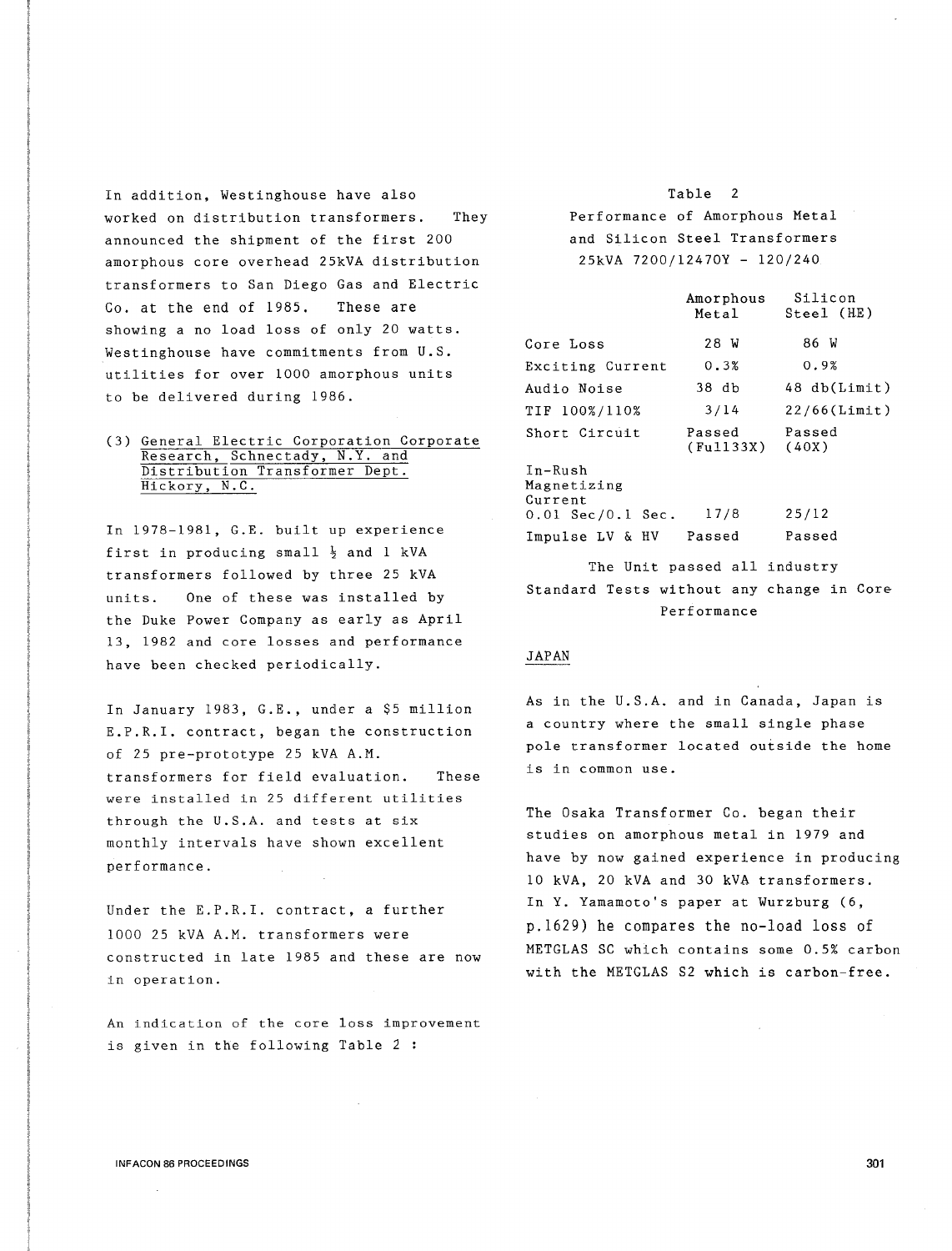|                                                 |  | Table 3 |  |  |
|-------------------------------------------------|--|---------|--|--|
| Comparison of METGLAS 2605SC and METGLAS 2605S2 |  |         |  |  |
| with silicon steel currently in use.            |  |         |  |  |

|                                | <b>ITEMS</b>                                                      | METGLAS<br>2605SC  | METGLAS<br>260552 | SILICON<br><b>STEEL</b><br>$Z-6H$ |
|--------------------------------|-------------------------------------------------------------------|--------------------|-------------------|-----------------------------------|
|                                | [W/kg]<br>No-load loss<br>at 100°C, 1.4 T/60 Hz                   | $0.27*$            | $0.21*$           | $0.9*$                            |
|                                | Magnetizing force [VA/kg]<br>at 100°C, 1.4 T/60 Hz                | $0.72*$            | $0.37*$           | $0.94*$                           |
| Electromagnetic characterstics | Saturated flux density<br>[T]<br>$25^{\circ}$ C<br>at<br>at 100°C | $1.61*$<br>$1.51*$ | $1.55*$<br>1.49*  | 2.03<br>2.03                      |
|                                | [0e]<br>Coercive force                                            | 0.06               | 0.04              |                                   |
|                                | Magnetostriction                                                  |                    | Larger            | Smaller                           |
|                                | Specific resistance<br>[μΩ-cm]                                    | 125                | 130               | 45                                |
|                                | $[{\scriptstyle \text{um}}]$<br>Thickness                         | 30                 | 30                | 300                               |
| Physical<br>racteristics       | Specific gravity                                                  | 7.32               | 7.18              | 7.65                              |
| Charac                         | $\lceil x \rceil$<br>Space factor                                 | >75                | >75               | 97                                |

\*Value taken from the characteristic curve.

Note: Every characteristic value of METGLAS 2605SC and METGLAS 260552 is an average value and that of silicon steel Z-6H is shown as typical example.

You will see METGLAS 2605 S2 gives an even better no-load loss of 0.21 W/kg compared with 0.27 W/kg for the carbon containing METGLAS. 2605 SC. Both of these are far superior to the 0.9 W/kg loss with grainoriented silicon steel.

Testing of these transformers is proceeding at Chugoku, Shikoku and Kyushu Electric Power companies.

In addition, Tokyo Electric Power Co. and the Japanese Central Electric Power Research Institute commissioned Toshiba Corporation, Hitachi Ltd. and Takaoka Co. to fabricate A.M. transformers for field testing.

#### EUROPE

The G.E.C. Distribution Transformers Ltd. Broadstairs, U.K. (7 & 8) has reported on two prototype transformers they built for evaluation by the Central Electricity Generating Board.

In general, in Europe the pole transformer is rarely used so it will be necessary to use the technology developed for building stack transformers from multilayers of amorphous metal.

#### COMMERCIAL CONSIDERATIONS

In the U.S.A. alone, 40 million distribution transformers of all types now lose 35 billion kWH annually. Replacement with amorphous core transformers could mean a saving of 23 billion kWH or \$1.2 billion annually.

Of these, about 25 million transformers are the 25 kVA pole transformers which have a core weight of about 100 kg. each.

Replacement of these. alone by amorphous metal core transformers would save 15 billion kWH annually worth \$700 million (5, p.1626).

Approximately 1 million pole transformers, are replaced every year so the demand for amorphous metal could reach 100,000 tonnes per annum.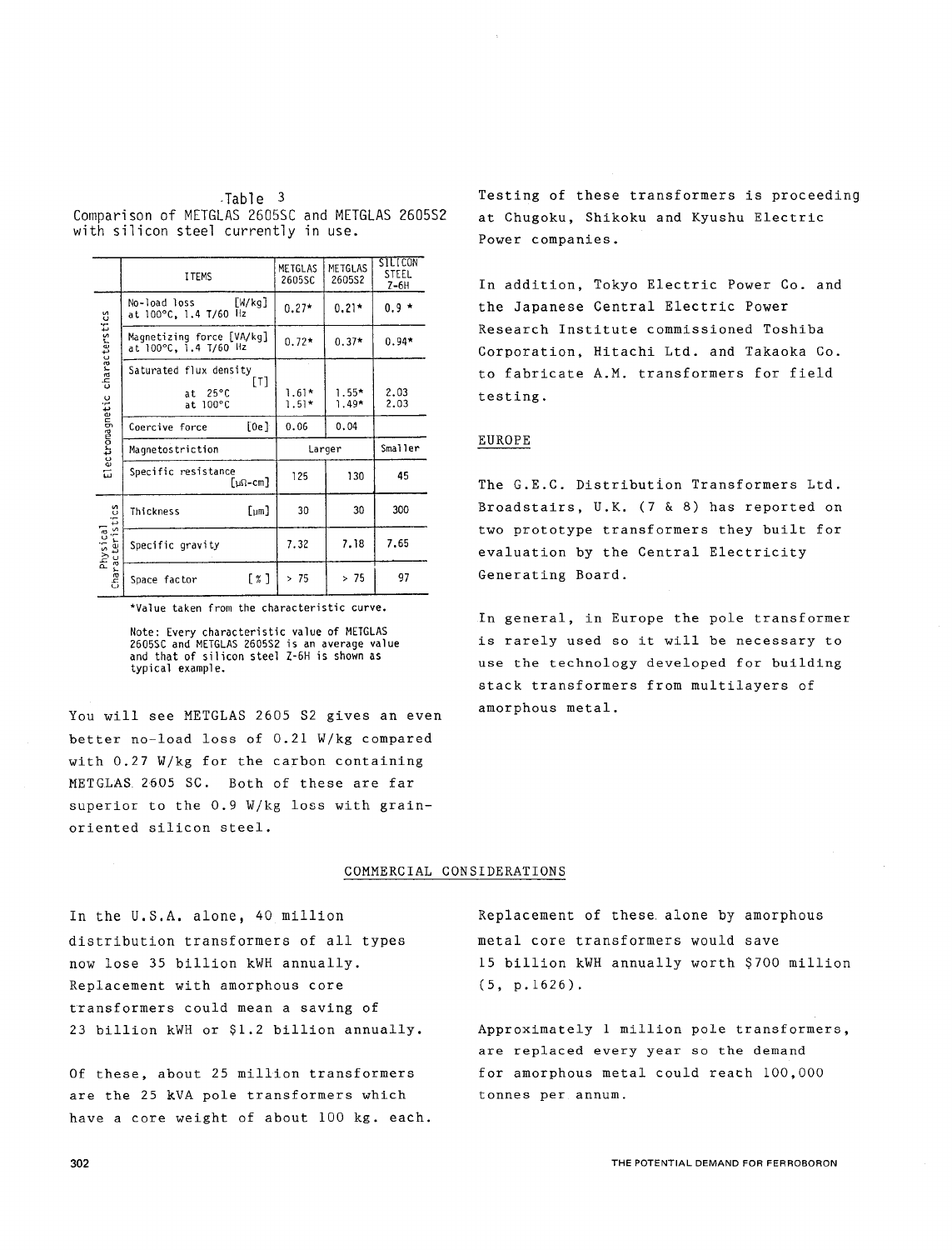This assumes a 25-year programme for the total replacement of grain-oriented silicon steel pole transformers by amorphous metal. This would mean a substitution of a part of the present 400,000 tonnes grain-oriented silicon steel usage in the U.S. transformer industry.

In Japan, there are eight million pole transformers installed with replacement after a 20-30 year life and some expansion of the electricity supply network. That is, an annual demand for 400,000 units which at 100 kg. core weight, means a requirement of 40,000 tonnes A.M. per annum if a total replacement of grain-oriented silicon steel by A.M. comes about. The Tokyo Electric Power Co., the largest and most influential of the nine Japanese power companies, requires 75,000 new units a year to replace those of their 1.5 million pole transformers which have reached the end of their useful life. Their full in depth study on amorphous metal, announced in 1984 (9) should be complete by late 1988.

Progress in Canada, where power is cheap, and in Europe, where transformers are large and more difficult to construct with A.M., may be slower. We can surmise potential annual demand could be as follows :

Table 4

|                | Annual requirement |
|----------------|--------------------|
|                | Tonnes A.M. core   |
| U.S.A.         | 100,000            |
| Japan          | 40,000             |
| Europe, Canada | 10,000             |
|                | 150,000            |

If this level of usage were to be achieved by 1992 and thereafter China, India and Australia etc. come into the picture, one can postulate the following requirements for distribution and eventually power transformers.

|         |                                            | Ferroboron |
|---------|--------------------------------------------|------------|
|         |                                            | 15%B       |
|         | Tonnes                                     |            |
| 1,000   |                                            | 200        |
| 10,000  |                                            | 2,000      |
| 100,000 |                                            | 20,000     |
| 150,000 |                                            | 30,000     |
| 200,000 |                                            | 40,000     |
| 250,000 |                                            | 50,000     |
|         | Table<br>Amorphous Metal<br>3%B 5%Si 92%Fe | - 5        |

#### PERMANENT MAGNETS

One other area of interest to the ferroboron producer, is the widespread activity in neodymium-boron-iron magnets for starters for motor cars and domestic appliances. The cost/performance could be superior to that of samarium-cobalt now in use. The annual requirement for samarium-cobalt is 240 tonnes and is expanding rapidly. Partial replacement

by Nd-Fe-B is possible. Inroads into the Alnico (8000 t.p.a.) and ferrite (98,000 t.p.a.) markets may take place if neodymium metal can be produced cheaply. Jacobson and Evans of G.E.C. reviewed this subject in depth (14). C. Herget of Th. Goldschmidt (15) gives the following comparison for the two most important compositions :

INFACON 86 PROCEEDINGS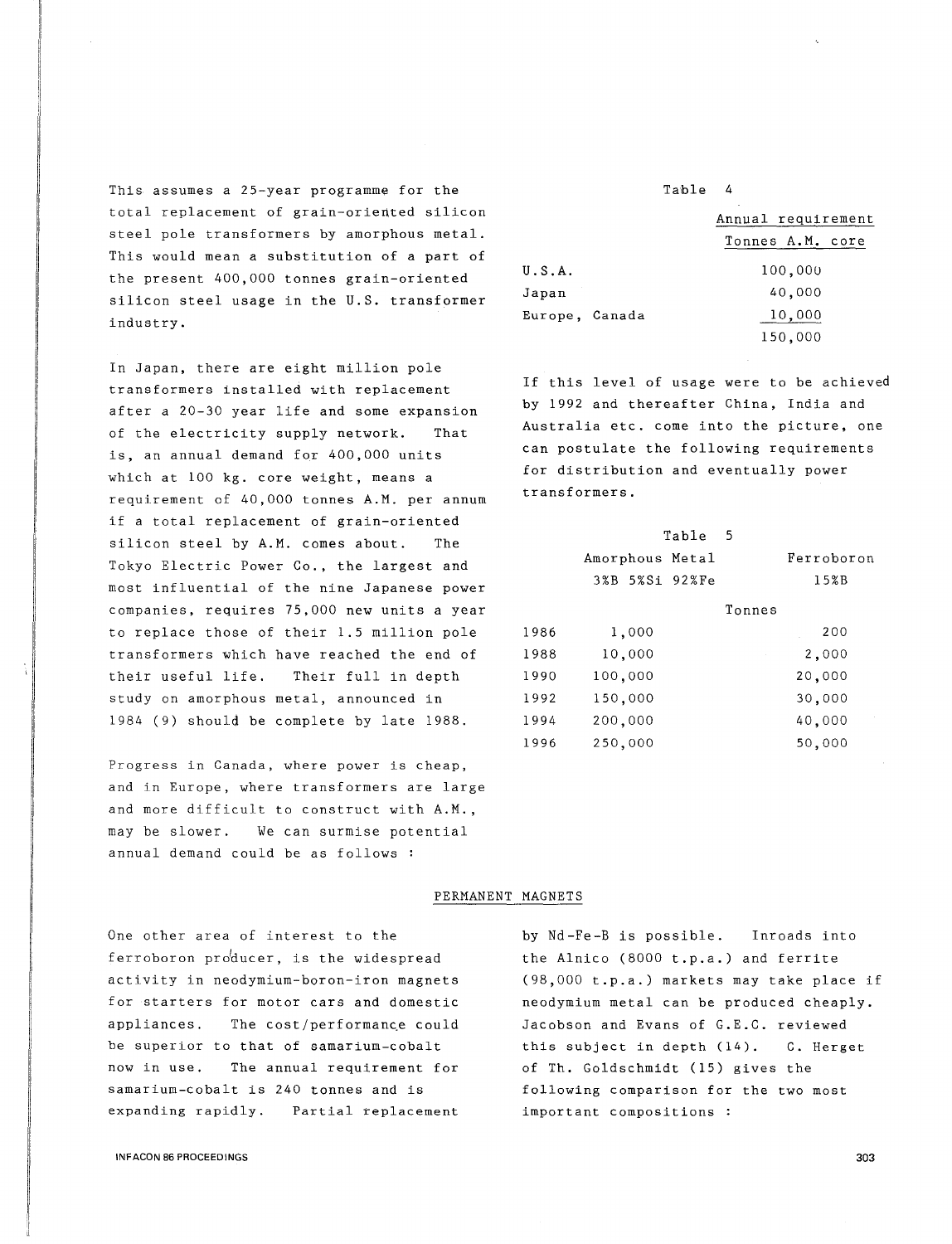|                                |       | Chemical composition<br>by weight |      |
|--------------------------------|-------|-----------------------------------|------|
|                                | Nd    | Fe                                | В    |
| $Nd_2$ Fe <sub>14</sub> B      | 26.68 | 72.32                             |      |
| $^{Nd}$ 15 $^{Fe}$ 77 $^{B}$ 8 | 33.03 | 65.65                             | 1.32 |

Sumitomo Special Metals are working on powder metallurgical techniques for their NEOMAX magnets whereas General Motors are using rapid quenching to produce the powder for resin bonding to manufacture their magnet sold under the name of MAGNEQUENCH.

The second composition is the more important but at l.32%B, the quantity of ferroboron required will be small. General Motors announced in March 1985 an investment of \$68 million in a MAGNEQUENCH plant (16) to be in production later this year.

The most optimistic estimate of demand might be

| Year | Nd -Fe -B | R.<br>at 1.32% | FeB (15%B) |
|------|-----------|----------------|------------|
| 1990 | 2,000     | 26.4           | 176        |
| 1995 | 8,000     | 105.6          | 704        |

For this application, the level of aluminium is not critical so either aluminothermic or carbothermic ferroboron can be used. This sector is thus insignificant as a consumer of ferroboron in comparison with the much larger potential demand from the transformer industry. For the rare earth industry, it does however represen a major new use for neodymium metal.

#### THE FERROBORON INDUSTRY

The use of boron to improve the hardenability of steel, first introduced in the 1930's, has shown steady growth but to avoid excessive brittleness, the level of addition is normally well below 100 ppm (10). The most common product used is ferroboron. Annual demand from the steel sector does not exceed 3000 tonnes ferroboron. A number of well known ferro-alloy producers such as London and Scandinavian Metallurgical Co. (L.S.M.), G.F.E., Murex, Treibacher Chemische Werke, Pechiney Metallurgie, Taiyo Mining, N.K.K., operate aluminothermic plants to make ferroboron giving a product containing 15-20%B, 2% Al and 0.5% Si (11). For amorphous metals, the ferroboron must be free of aluminium so a carbothermic

process has been developed not only for ferroboron but also for nickel and cobalt boron which find application in speciality amorphous metals with improved magnetic properties.

The first suppliers of high purity submerged arc electric furnace produced ferroboron were L.S.M. in the U.K., Elkem Inc., Niagara Falls in the U.S.A. and Mitsui Mining in Japan. Mitsui Mining have concentrated on ultra-pure FeB, Co B and NiB as can be seen from Table 6 :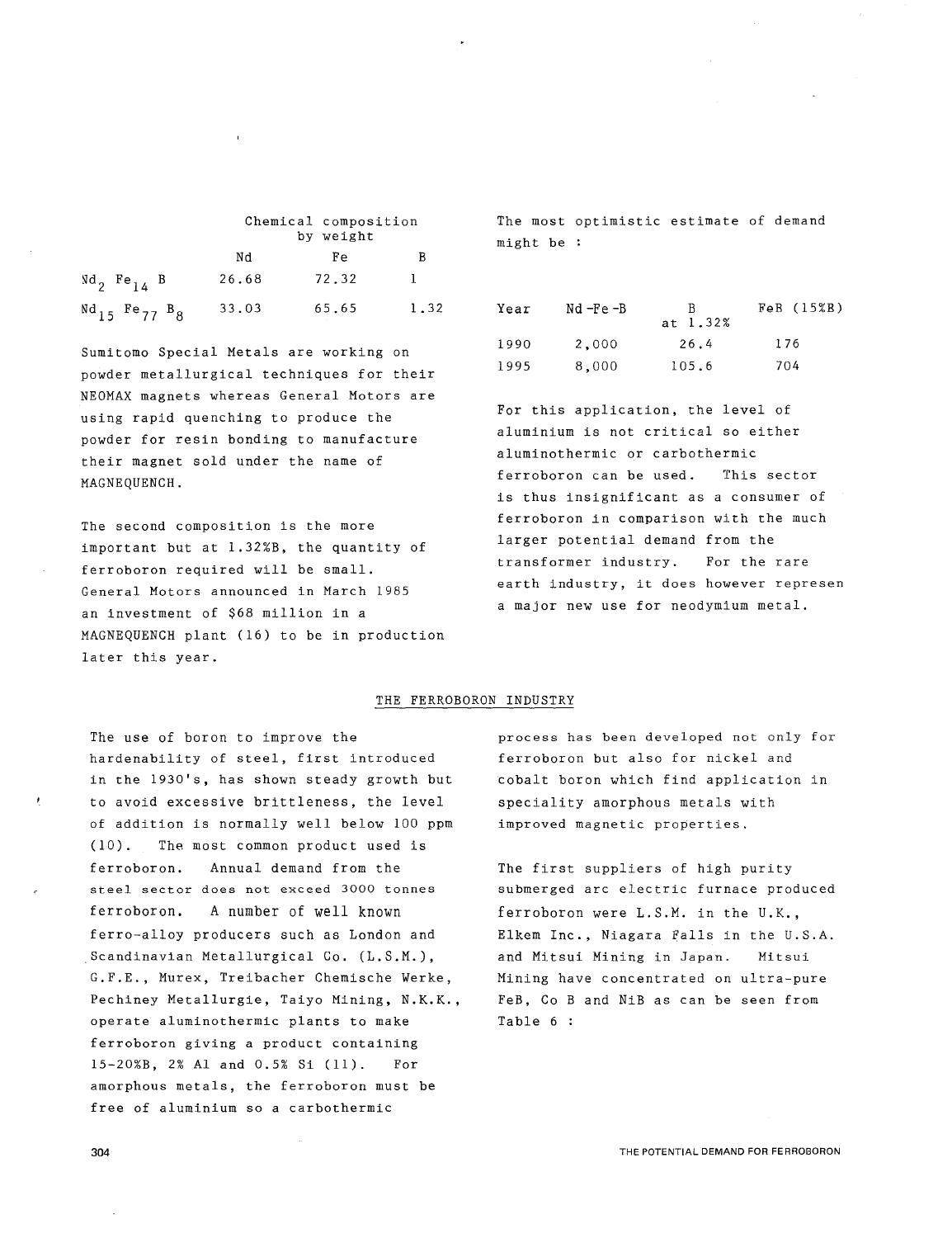|           | Fe          | Co                       | Ni          | B                  | A1                   | C    | $S_{1}$            | Mn   | Mg             | P                                                            | Cu    |
|-----------|-------------|--------------------------|-------------|--------------------|----------------------|------|--------------------|------|----------------|--------------------------------------------------------------|-------|
| $Fe B$    | 82.1        | $\overline{\phantom{m}}$ |             | 15.7               | 0.05<br>0.08<br>0.01 | 0.20 | 0.86               | 0.07 | $\sim$ $-$     | $\sqrt{0.021}$                                               | 0.002 |
| $Co-$ B   | $0.45$ 81.9 |                          | $0.14$ 15.6 |                    | $0.04$ 0.07          |      |                    |      |                | $0.70$ $\vert$ 0.06 $\vert$ 0.01 $\vert$ 0.022 $\vert$ 0.009 |       |
| $N_1 - B$ | 0.70        | 0.25                     | 82.0        | 15.2   0.05   0.18 |                      |      | $\vert 0.95 \vert$ |      | $ 0.01\rangle$ | $\vert$ 0.000                                                | 0.009 |

 $\leq$  1%

85%

|                                             | Table 6 |  |  |  |  |
|---------------------------------------------|---------|--|--|--|--|
| Typical Analyses of Fe -B, Co- B and Ni - B |         |  |  |  |  |

Form:

 $lump 4 - 20$ , 20 - 50 mm + 200 mesh  $-200 + 350$  mesh  $15%$ 

- 350 mesh

Mitsui Mining & Smelting Co., Ltd.

Reasonable prices can be obtained from the electronic industry but the quantities required are limited.

powder

Both L.S.M. and Elkem can meet the requirements on quality of the large scale amorphous metal producers of whom Allied METGLAS Products at Parsippany, N.J. are the most important. is a complex patent position. There Allied have tried to prevent importation of amorphous metal into the U.S.A. through the U.S. International Trade Commission. In Japan, Allied formed a joint company with the Mitsui group called NAMCO and they have also set up an European Sales office in Brussels. Other organisations including Nippon Steel, Kawasaki Steel, Hitachi, Unitika (Japan), Enka (Holland), Vacuumschmelze (Germany), G.E.C.-INCO (U.K.) have study programmes. Where possible, they also have production units operating outside the Allied patents. They may become substantial consumers of ferroboron in due course.

Kawasaki Steel have a different approach to aluminium-free ferroboron production. They have built a pilot plant to produce an alloy of about 10% B 13%Si 0.6%C 76.4% Fe (by weight) by a carbothermic blast furnace technique. This is ideally suited to countries such as Japan where electric power is expensive so that electric arc furnace processes are becoming uncompetitive. The reduction of the carbon content to 0.6% in the Kawasaki Steel process is a major achievement. Further details can be learnt from their two U.S. patents 4,397,6gl and 4,505,745 issued in 1983 and 1985 respectively (12) (13).

Additionally, there are three other Japanese suppliers of carbothermic FeBwith the following plant capacity :

| Nihon Denko                      | (1900 t.p.a.) |
|----------------------------------|---------------|
| J.M.G.                           | (2000 t.p.a.) |
| and Yahagi Iron Co. (500 t.p.a.) |               |

All use submerged arc electric furnaces with design improvements.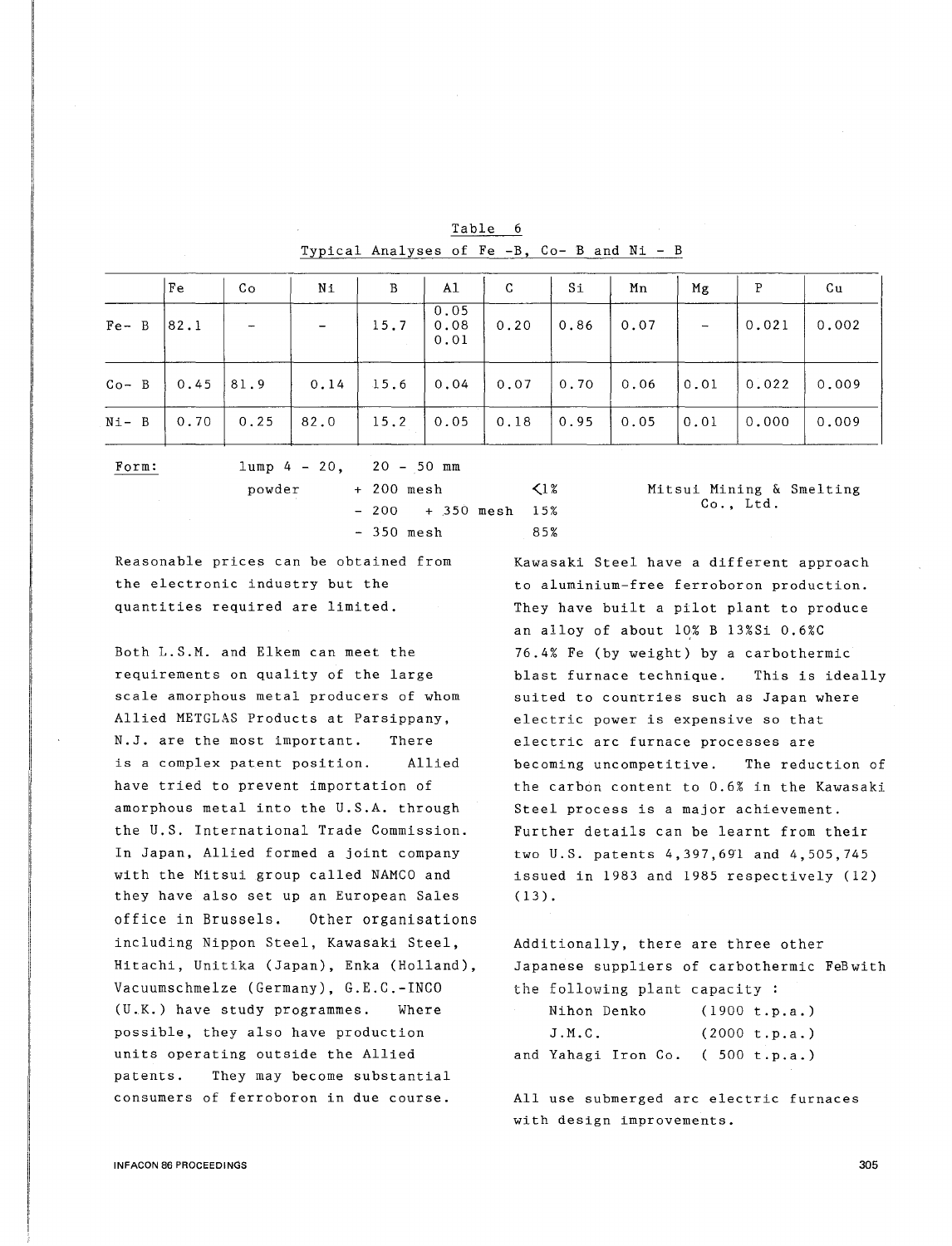G.F.E., the German associates of L.S.M., have cheap power at Weissweiler and Elkem have widespread resources in West Virginia, Canada, Norway and Iceland. Any of these could be used for ferroboron production.

However, there is a risk of crosscontamination if ferroboron is produced on a campaign basis, in large furnaces intermittently with other ferro alloys. Even if the demand for ferroboron does reach 50,000 t.p.a. over the next decade, this is a small quantity by the standards of the ferro alloy industry. Hence, fragmentation of the market among too many suppliers may make it difficult for any of them to achieve and sustain a \$2.20 per kg. FeB (15%B) price. This is considered necessary to produce amorphous' metal which, in turn, needs to be sold at \$2.20 per kg.

Eventually, two or three leading producers of ferro alloys will specialise in ferroboron production.

The view expressed by the transformer manufacturers is that there is a limit to the premium they can accept for amorphous metal over the price of grain-oriented silicon steel. However, the total present worth of the saving in power losses over the life of the transformer is subject not only to power costs but also to financial considerations which are difficult to predict. Thus the erosion of the A.M. to grain-oriented silicon steel price ratio required (caused, in part, by the improvement in the performance of grain-oriented silicon steel) from 2:1 down towards 1:1 is causing a serious problem for the amorphous metal producer. They, in turn, are bringing pressure to bear on the ferroboron manufacturer to bring down his price estimate for the supply of multithousand tonne quantities.

#### BORIC ACID FOR FERROBORON PRODUCTION

Boric acid contains 17.48%B so that 1.07 kg. is required per kg. FeB (15%B) on the basis of a yield in ferroboron production of 80%. Hence the cost of boric acid at 66 cents per kg. i.e. 71 cents per kg. FeB is a not insignificant factor in the cost Larderello of producing FeB. Boric acid prices should Kerr-McGee Chemicals remain stable over the foreseeable future. Etibank

Fortunately there is adequate spare capacity for boric acid manufacture to meet the full requirements of ferroboron for amorphous metal production.

## Table 7 Annual Capacity U.S. Borax Borax Francais Other producers, U.K., Spain, China, Argentina Short tons 200,000 55,000 50,000 35,000 35,000 25,000 400,000

 $(225,000 \text{ s. tons } B_20_3)$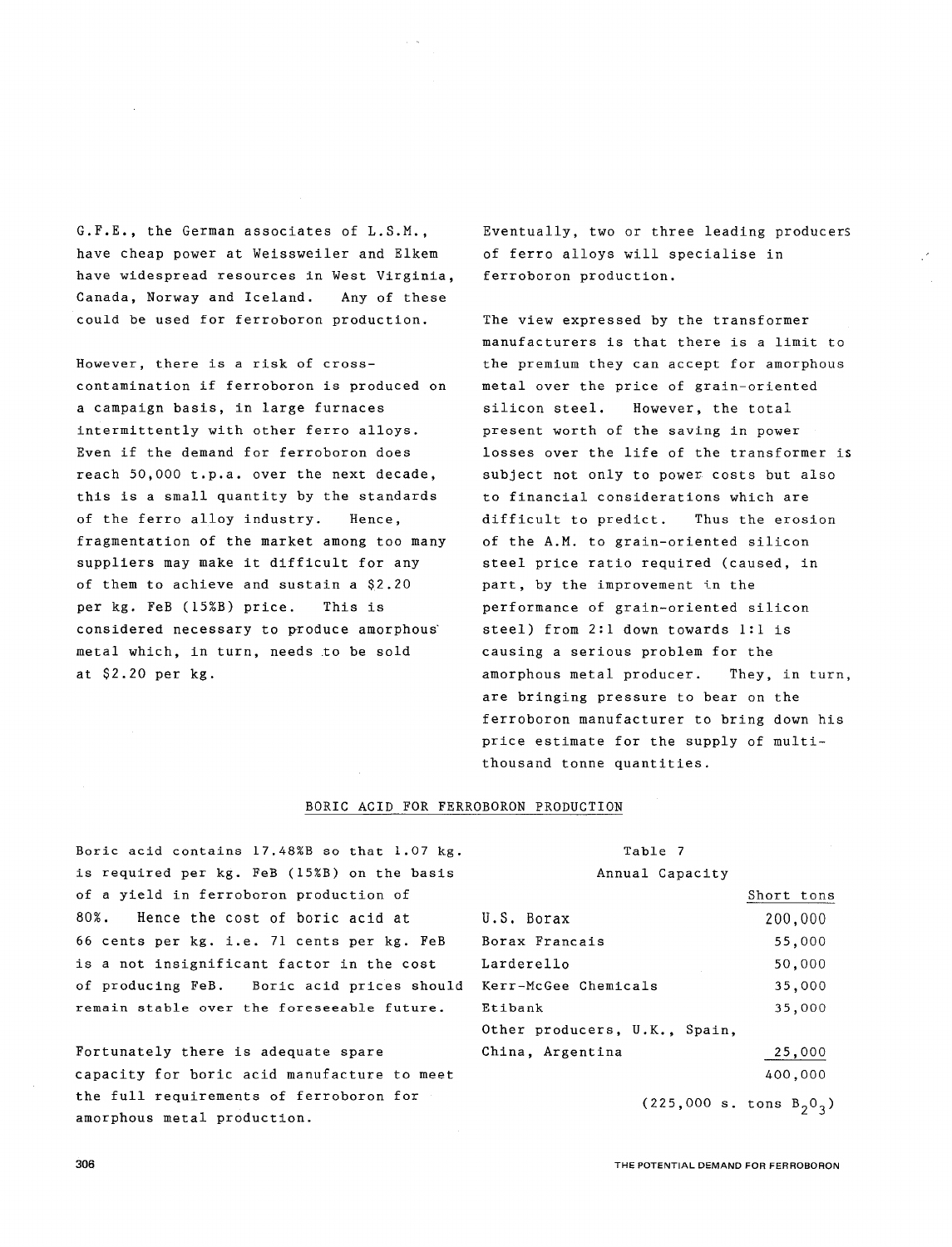The boric acid operation of our own group company, U.S. Borax at Boron, California, is a modern highly efficient unit that converts sodium borate minerals directly to boric acid at the mine site. Expansion of production capacity could be installed rapidly should the amorphous metal distribution transformer project take off in the period 1988-1996. Similarly our 55,000 t.p.a. plant at Coudekerque, France, which uses Turkish colemanite, could be enlarged and the Etibank have plans to increase production in their own boric acid operations in Turkey as the market situation improves.

The Chilean Government project at the Salar de Atacama to co-produce potassium chloride and sulphate with lithium chemicals and a possible 30,000 t.p.a. boric acid could become a reality by the late 1990's.

Thus even if traditional uses of boric "Amorphous Metal Core Power acid in borosilicate glass and glass fiber, ceramics, cellulose insulation etc. grow rapidly there is ample capacity for boric acid production to meet even the most optimistic forecast of amorphous metal demand.

We can conclude by saying low cost ferroboron will be required by the amorphous metal industry but the quantity will never become large in the context of the ferro alloy industry.

#### References

- (1) W. Klement, R.H.Willens and P. Duwez, Nature, 187 (1960} p.869.
- (2) I.S. Miroshnichenko I.S. and I.V. Salli Ind. Lab. 25 (1959)p.1463, Zav. Lab. 25 (1959)p.1298
- (3) R. Pond, R. Maddin paper presented at TMS-AIME, 245 (1969)p.2475.
- (4) 'Walter J. Rosenfelder"A Review of the Activities of the Major Industrial Groups in the Field of Rapidly Quenched Materials with Specific Reference to their Future Requirements of Boron" paper presented at Rapidly Solidified Materials A;S.M. Conference, San Diego, 3-5 Feb. 1986,pp.427-434.
- (5) D. Raybould, A.C. Diebold "An investigation by Auger and laser acoustic microscopy of the bond between layers of consolidated amorphous ribbon (POWERCORE), Journal of Materials Science, 21 (1986) pp.193-202.
- (6) Harry R. Sheppard, Edward T. Norton Transformers (Economic considerations pp.1647-1652 in Rapidly Quenched Materials, S. Steeb, H. Warlimont ed; Proceedings of 5th Int. Conf. RQM, Wurzburg, Germany 1984.
- (7) K. Frewin, "Amorphous metal cores", Electrical Review, 214 (20) (1984) pp. 23 & 26.
- (8) K. Frewin, "Amorphous Materials in Distribution Transformers" paper presented at Soft Magnetic Materials European Physical Society Conference Blackpool, England, August 1985.
- (9) Nikkei Sangyo, Tokyo, November 19, 1984.